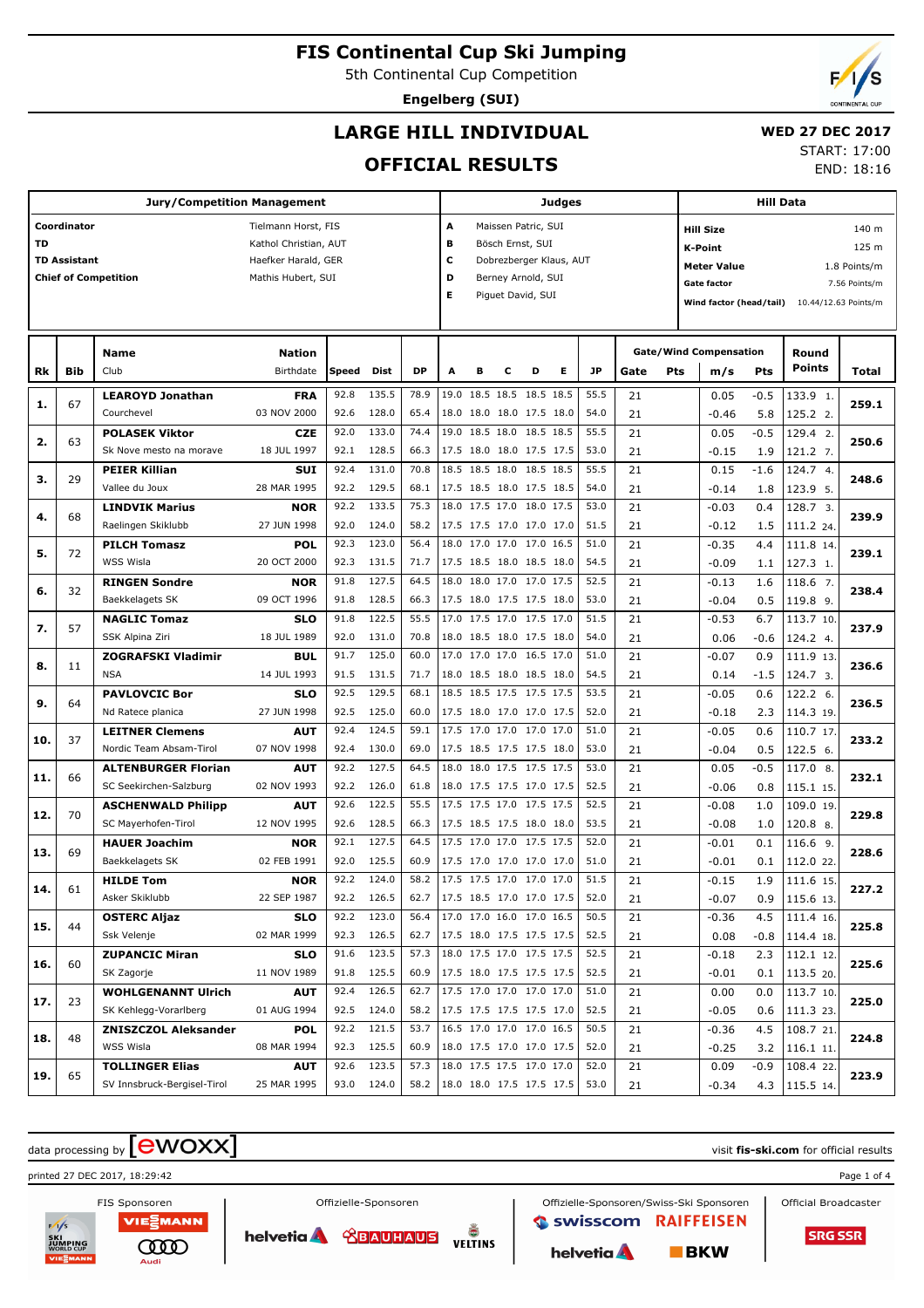5th Continental Cup Competition

**Engelberg (SUI)**

END: 18:16

### **LARGE HILL INDIVIDUAL**

#### **WED 27 DEC 2017** START: 17:00

### **OFFICIAL RESULTS**

|     |            | <b>Name</b>                      | <b>Nation</b> |       |       |           |                          |   |   |                          |   |      |      |     | <b>Gate/Wind Compensation</b> |            | Round         |       |
|-----|------------|----------------------------------|---------------|-------|-------|-----------|--------------------------|---|---|--------------------------|---|------|------|-----|-------------------------------|------------|---------------|-------|
| Rk  | <b>Bib</b> | Club                             | Birthdate     | Speed | Dist  | <b>DP</b> | A                        | в | C | D                        | Е | JP.  | Gate | Pts | m/s                           | <b>Pts</b> | <b>Points</b> | Total |
|     | 58         | <b>EGLOFF Luca</b>               | <b>SUI</b>    | 92.8  | 119.5 | 50.1      | 17.5 17.0 17.0 16.5 16.5 |   |   |                          |   | 50.5 | 21   |     | $-0.26$                       | 3.3        | 103.9 27.     |       |
| 20. |            | Grabserberg                      | 06 JUN 1995   | 92.9  | 127.0 | 63.6      | 16.5 17.5 17.0 17.0 17.5 |   |   |                          |   | 51.5 | 21   |     | $-0.30$                       | 3.8        | 118.9 10.     | 222.8 |
| 21. | 41         | <b>GLASDER Michael</b>           | <b>USA</b>    | 92.1  | 120.0 | 51.0      | 17.5 17.5 17.0 16.5 16.5 |   |   |                          |   | 51.0 | 21   |     | $-0.32$                       | 4.0        | 106.0 24.     | 221.9 |
|     |            | Norge Ski Club                   | 27 MAR 1989   | 92.5  | 124.0 | 58.2      | 17.5 17.5 17.0 17.0 17.5 |   |   |                          |   | 52.0 | 21   |     | $-0.45$                       | 5.7        | 115.9 12.     |       |
| 22. | 3          | <b>KARLEN Gabriel</b>            | <b>SUI</b>    | 91.3  | 123.0 | 56.4      | 17.0 17.0 17.0 17.0 17.0 |   |   |                          |   | 51.0 | 21   |     | $-0.11$                       | 1.4        | 108.8 20.     | 221.2 |
|     |            | Gstaad                           | 10 MAR 1994   | 91.3  | 125.0 | 60.0      | 17.5 18.5 17.5 17.5 17.5 |   |   |                          |   | 52.5 | 21   |     | 0.01                          | $-0.1$     | 112.4 21.     |       |
| 23. | 5          | <b>HAUSWIRTH Sandro</b>          | <b>SUI</b>    | 92.2  | 121.5 | 53.7      |                          |   |   | 16.5 16.5 16.5 17.0 16.5 |   | 49.5 | 21   |     | $-0.04$                       | 0.5        | 103.7 28.     | 218.2 |
|     |            | Gstaad                           | 29 AUG 2000   | 92.4  | 124.0 | 58.2      |                          |   |   | 18.0 17.5 17.5 17.5 17.5 |   | 52.5 | 21   |     | $-0.30$                       | 3.8        | 114.5 16.     |       |
| 24. | 55         | <b>MYHREN Mats Bjerke</b>        | <b>NOR</b>    | 92.1  | 122.0 | 54.6      |                          |   |   | 17.0 17.0 17.0 16.5 16.5 |   | 50.5 | 21   |     | $-0.43$                       | 5.4        | 110.5 18.     | 217.9 |
|     |            | Soere Aal                        | 23 SEP 1997   | 92.3  | 123.0 | 56.4      | 17.5 17.5 17.0 16.5 17.0 |   |   |                          |   | 51.5 | 21   |     | 0.05                          | $-0.5$     | 107.4 27.     |       |
| 25. | 20         | <b>SCHULER Andreas</b>           | <b>SUI</b>    | 92.1  | 121.0 | 52.8      |                          |   |   | 16.5 17.0 16.5 17.0 17.0 |   | 50.5 | 21   |     | 0.06                          | $-0.6$     | 102.7 29.     | 217.2 |
|     |            | Einsiedeln                       | 30 DEC 1995   | 92.2  | 125.0 | 60.0      | 17.0 17.0 17.0 16.5 16.5 |   |   |                          |   | 50.5 | 21   |     | $-0.32$                       | 4.0        | 114.5 16.     |       |
| 26. | 59         | <b>POGRAJC Andraz</b>            | <b>SLO</b>    | 92.0  | 120.5 | 51.9      | 17.5 17.5 16.5 17.0 17.0 |   |   |                          |   | 51.5 | 21   |     | $-0.24$                       | 3.0        | 106.4 23.     | 214.2 |
|     |            | SK Zagorje                       | 26 SEP 1991   | 92.0  | 120.0 | 51.0      | 17.5 17.5 17.0 17.0 16.5 |   |   |                          |   | 51.5 | 21   |     | $-0.42$                       | 5.3        | 107.8 26.     |       |
| 27. | 17         | <b>MAKSIMOCHKIN Mikhail</b>      | <b>RUS</b>    | 92.1  | 121.5 | 53.7      |                          |   |   | 17.0 17.0 16.0 17.0 16.5 |   | 50.5 | 21   |     | 0.14                          | $-1.5$     | 102.7 29.     | 212.6 |
|     |            | Sdushor CSP N. Novgorod Di       | 29 AUG 1993   | 92.0  | 122.5 | 55.5      | 17.0 17.5 17.0 16.5 16.0 |   |   |                          |   | 50.5 | 21   |     | $-0.31$                       | 3.9        | 109.9 25.     |       |
| 28. | 34         | <b>FUCHS Tim</b>                 | <b>GER</b>    | 92.5  | 122.5 | 55.5      | 17.5 17.0 17.0 17.0 17.0 |   |   |                          |   | 51.0 | 21   |     | 0.12                          | $-1.3$     | 105.2 25.     | 211.9 |
|     |            | SC Degenfeld                     | 03 AUG 1997   | 92.5  | 120.0 | 51.0      | 17.5 17.0 16.5 16.5 17.0 |   |   |                          |   | 50.5 | 21   |     | $-0.41$                       | 5.2        | 106.7 28.     |       |
| 29. | 45         | <b>BJOERENG Joacim Oedegaard</b> | <b>NOR</b>    | 92.4  | 119.0 | 49.2      |                          |   |   | 17.0 17.0 16.5 16.5 16.0 |   | 50.0 | 21   |     | $-0.39$                       | 4.9        | 104.1 26.     | 210.0 |
|     |            | Roeykenhopp                      | 14 DEC 1995   | 92.5  | 120.0 | 51.0      | 17.0 17.5 17.0 16.5 17.0 |   |   |                          |   | 51.0 | 21   |     | $-0.31$                       | 3.9        | 105.9 29.     |       |
| 30. | 62         | <b>SCHIFFNER Markus</b>          | <b>AUT</b>    | 92.6  | 130.5 | 69.9      |                          |   |   | 18.0 18.5 17.5 18.0 18.0 |   | 54.0 | 21   |     | $-0.06$                       | 0.8        | 124.7 4.      | 124.7 |
|     |            | UVB Hinzenbach-Oberoesterr       | 05 JUN 1992   |       |       |           |                          |   |   |                          |   |      |      |     |                               |            |               |       |

|     | Not qualified for final round |                               |             |      |       |      |                          |  |  |      |    |         |        |       |
|-----|-------------------------------|-------------------------------|-------------|------|-------|------|--------------------------|--|--|------|----|---------|--------|-------|
| 31. | 43                            | <b>KANTYKA Przemyslaw</b>     | <b>POL</b>  | 92.6 | 118.5 | 48.3 | 17.5 17.0 16.5 17.0 16.5 |  |  | 50.5 | 21 | $-0.27$ | 3.4    | 102.2 |
|     |                               | LKS Klimczok Bystra           | 15 DEC 1996 |      |       |      |                          |  |  |      |    |         |        |       |
| 32. | 56                            | <b>HAZETDINOV Ilmir</b>       | <b>RUS</b>  | 92.0 | 116.5 | 44.7 | 16.5 17.0 17.0 17.0 16.0 |  |  | 50.5 | 21 | $-0.48$ | 6.1    | 101.3 |
|     |                               | SDUSHOR 33 MOSKOVSKAYA (      | 28 OCT 1991 |      |       |      |                          |  |  |      |    |         |        |       |
| 33. | 49                            | <b>SAKALA Filip</b>           | <b>CZE</b>  | 92.5 | 117.0 | 45.6 | 17.0 17.0 16.5 17.0 16.5 |  |  | 50.5 | 21 | $-0.35$ | 4.4    | 100.5 |
|     |                               | Tj Frenstat pod radhostem     | 21 MAY 1996 |      |       |      |                          |  |  |      |    |         |        |       |
| 34. | 40                            | <b>IWASA Yuken</b>            | <b>JPN</b>  | 92.0 | 117.5 | 46.5 | 17.5 17.5 16.5 17.5 17.0 |  |  | 52.0 | 21 | $-0.15$ | 1.9    | 100.4 |
|     |                               | Sapporo Nihon Univ. High Schc | 02 JUL 1999 |      |       |      |                          |  |  |      |    |         |        |       |
| 35. | 14                            | <b>ROCH DUPLAND Thomas</b>    | <b>FRA</b>  | 92.3 | 118.0 | 47.4 | 16.5 17.0 16.5 16.5 16.5 |  |  | 49.5 | 21 | $-0.03$ | 0.4    | 97.3  |
|     |                               | Saint Gervais                 | 03 FEB 1996 |      |       |      |                          |  |  |      |    |         |        |       |
| 36. | 52                            | <b>MURANKA Klemens</b>        | <b>POL</b>  | 91.8 | 115.0 | 42.0 | 16.0 16.5 16.0 15.5 15.5 |  |  | 47.5 | 21 | $-0.55$ | 6.9    | 96.4  |
|     |                               | TS Wisla Zakopane             | 31 AUG 1994 |      |       |      |                          |  |  |      |    |         |        |       |
| 37. | 53                            | <b>WASEK Pawel</b>            | <b>POL</b>  | 92.5 | 114.0 | 40.2 | 16.5 16.5 16.0 16.0 15.5 |  |  | 48.5 | 21 | $-0.52$ | 6.6    | 95.3  |
|     |                               | WSS Wisla                     | 02 JUN 1999 |      |       |      |                          |  |  |      |    |         |        |       |
| 38. | 18                            | <b>WINTER Paul</b>            | <b>GER</b>  | 92.2 | 117.0 | 45.6 | 16.5 17.0 16.5 16.0 16.5 |  |  | 49.5 | 21 | 0.11    | $-1.1$ | 94.0  |
|     |                               | SC Willingen                  | 05 OCT 1997 |      |       |      |                          |  |  |      |    |         |        |       |
| 39. | 50                            | <b>HLAVA Lukas</b>            | <b>CZE</b>  | 91.8 | 114.0 | 40.2 | 16.5 17.0 16.0 16.5 16.0 |  |  | 49.0 | 21 | $-0.31$ | 3.9    | 93.1  |
|     |                               | Dukla Liberec                 | 10 SEP 1984 |      |       |      |                          |  |  |      |    |         |        |       |
| 40. | 33                            | <b>IPCIOGLU Fatih Arda</b>    | <b>TUR</b>  | 92.2 | 117.5 | 46.5 | 16.5 16.0 16.0 14.5 14.5 |  |  | 46.5 | 21 | 0.02    | $-0.2$ | 92.8  |
|     |                               |                               | 28 SEP 1997 |      |       |      |                          |  |  |      |    |         |        |       |
| 40. | 28                            | <b>SCHWANN Mika</b>           | <b>AUT</b>  | 92.1 | 116.5 | 44.7 | 16.5 16.5 16.5 16.5 16.0 |  |  | 49.5 | 21 | 0.13    | $-1.4$ | 92.8  |
|     |                               | KSG Klagenfurt-Kaernten       | 30 JUL 1999 |      |       |      |                          |  |  |      |    |         |        |       |

# $\alpha$  data processing by  $\boxed{\text{ewOX}}$

printed 27 DEC 2017, 18:29:42 Page 2 of 4



VIESMANN **COOD** 

Offizielle-Sponsoren helvetia & CBAUHAUS

Offizielle-Sponsoren/Swiss-Ski Sponsoren **C**swisscom RAIFFEISEN **DELTINS** 

helvetia A

 $B$ <sub>KW</sub>

Official Broadcaster

**SRG SSR**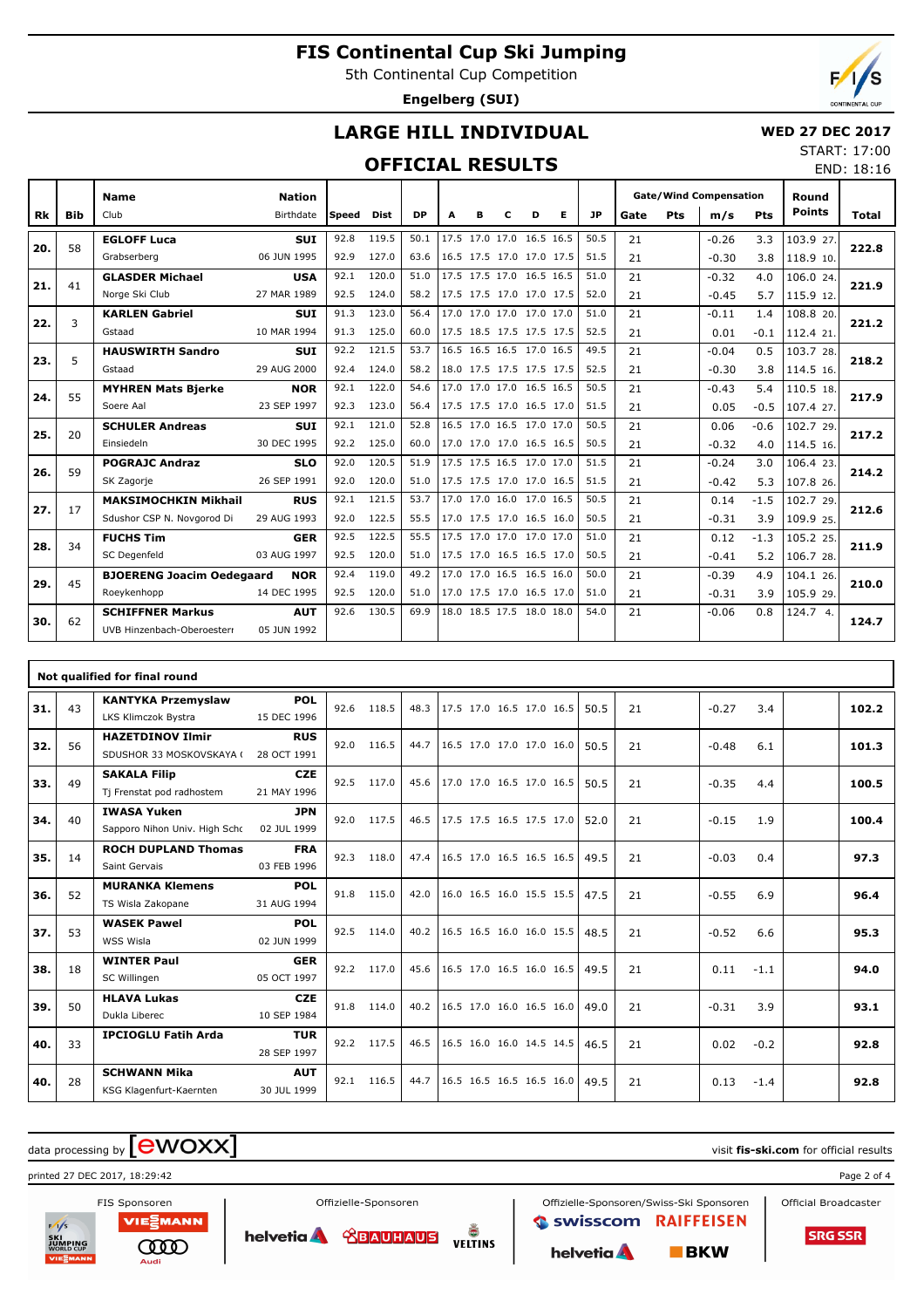5th Continental Cup Competition

**Engelberg (SUI)**



#### **LARGE HILL INDIVIDUAL**

#### **WED 27 DEC 2017**

#### **OFFICIAL RESULTS**

START: 17:00 END: 18:16

|     |              | Name                                           | <b>Nation</b>             |            |            |           |   |   |   |                          |   |                                        | <b>Gate/Wind Compensation</b> |            | Round   |        |               |       |
|-----|--------------|------------------------------------------------|---------------------------|------------|------------|-----------|---|---|---|--------------------------|---|----------------------------------------|-------------------------------|------------|---------|--------|---------------|-------|
| Rk  | Bib          | Club                                           | Birthdate                 | Speed Dist |            | <b>DP</b> | A | в | с | D                        | Е | JP                                     | Gate                          | <b>Pts</b> | m/s     | Pts    | <b>Points</b> | Total |
|     |              | <b>CHOI Heung Chul</b>                         | <b>KOR</b>                |            |            |           |   |   |   |                          |   |                                        |                               |            |         |        |               |       |
| 42. | 25           | High1 Resort                                   | 03 DEC 1981               |            | 91.9 115.5 | 42.9      |   |   |   | 17.0 17.0 16.5 16.5 16.5 |   | 50.0                                   | 21                            |            | 0.02    | $-0.2$ |               | 92.7  |
|     |              | <b>LANISEK Anze</b>                            | <b>SLO</b>                |            |            |           |   |   |   |                          |   |                                        |                               |            |         |        |               |       |
| 43. | 39           | <b>Ssk Menges</b>                              | 20 APR 1996               |            | 91.7 115.5 | 42.9      |   |   |   | 17.0 17.0 16.0 16.5 16.0 |   | 49.5                                   | 21                            |            | 0.03    | $-0.3$ |               | 92.1  |
|     |              | <b>CHOI Seou</b>                               | <b>KOR</b>                |            | 91.4 115.5 |           |   |   |   | 16.0 16.0 16.0 15.5 15.0 |   |                                        |                               |            |         |        |               |       |
| 44. | 12           | High1 Resort                                   | 03 DEC 1982               |            |            | 42.9      |   |   |   |                          |   | 47.5                                   | 21                            |            | $-0.05$ | 0.6    |               | 91.0  |
| 45. | 54           | <b>SEIDL Fabian</b>                            | GER                       |            | 92.1 113.0 | 38.4      |   |   |   | 15.5 16.0 16.0 15.5 14.5 |   | 47.0                                   | 21                            |            | $-0.38$ | 4.8    |               | 90.2  |
|     |              | Sc Auerbach                                    | 23 JUN 1997               |            |            |           |   |   |   |                          |   |                                        |                               |            |         |        |               |       |
| 46. | 30           | <b>WEIGEL Cedrik</b>                           | <b>GER</b>                |            | 92.0 114.5 | 41.1      |   |   |   | 17.0 17.0 16.5 16.0 16.0 |   | 49.5                                   | 21                            |            | 0.11    | $-1.1$ |               | 89.5  |
|     |              | SG Nickelhuette Aue                            | 15 DEC 1998               |            |            |           |   |   |   |                          |   |                                        |                               |            |         |        |               |       |
| 47. | 35           | <b>KURITA Riki</b><br>Meiji Univ.              | JPN<br>16 SEP 1998        |            | 91.8 115.5 | 42.9      |   |   |   | 17.0 16.0 16.5 15.0 15.5 |   | 48.0                                   | 21                            |            | 0.16    | $-1.7$ |               | 89.2  |
|     |              | <b>TROFIMOV Roman Sergeevich</b>               | <b>RUS</b>                |            |            |           |   |   |   |                          |   |                                        |                               |            |         |        |               |       |
| 48. | 42           | Sdushor CSP N. Novgorod                        | 19 NOV 1989               |            | 91.9 113.5 | 39.3      |   |   |   | 16.5 15.0 15.5 16.0 15.0 |   | 46.5                                   | 21                            |            | $-0.23$ | 2.9    |               | 88.7  |
|     |              | <b>KAELIN Pascal</b>                           | SUI                       |            |            |           |   |   |   |                          |   |                                        |                               |            |         |        |               |       |
| 48. | $\mathbf{1}$ | Einsiedeln                                     | 11 JAN 1993               |            | 91.7 113.0 | 38.4      |   |   |   | 15.5 16.0 16.0 16.5 16.0 |   | 48.0                                   | 21                            |            | $-0.18$ | 2.3    |               | 88.7  |
| 50. | 24           | <b>KRAUS Marinus</b>                           | <b>GER</b>                |            | 91.9 113.0 | 38.4      |   |   |   | 16.5 17.0 16.5 16.5 16.5 |   | 49.5                                   | 21                            |            | 0.04    | $-0.4$ |               | 87.5  |
|     |              | WSV Oberaudorf                                 | 13 FEB 1991               |            |            |           |   |   |   |                          |   |                                        |                               |            |         |        |               |       |
| 51. | 46           | <b>KYTOESAHO Niko</b>                          | FIN                       |            | 92.1 112.0 | 36.6      |   |   |   | 15.0 15.0 15.0 14.5 15.0 |   | 45.0                                   | 21                            |            | $-0.33$ | 4.2    |               | 85.8  |
|     |              | Ounasvaaran Hiihtoseura                        | 18 DEC 1999               |            |            |           |   |   |   |                          |   |                                        |                               |            |         |        |               |       |
| 52. | 21           | <b>CECON Federico</b>                          | ITA                       |            | 91.9 113.0 | 38.4      |   |   |   | 16.0 16.5 15.5 15.5 15.5 |   | 47.0                                   | 21                            |            | 0.00    | 0.0    |               | 85.4  |
|     |              | <b>GS FIAMMEGIALLE</b>                         | 11 JUN 1994               |            |            |           |   |   |   |                          |   |                                        |                               |            |         |        |               |       |
| 53. | 31           | <b>MAURER Joshua</b><br>Altius Nordic Ski Club | <b>CAN</b><br>20 SEP 1996 |            | 91.9 112.0 | 36.6      |   |   |   | 17.0 16.0 16.5 16.0 15.5 |   | 48.5                                   | 21                            |            | 0.08    | $-0.8$ |               | 84.3  |
|     |              | <b>VANCURA Tomas</b>                           | <b>CZE</b>                |            |            |           |   |   |   |                          |   |                                        |                               |            |         |        |               |       |
| 54. | 26           | TJ Dukla Liberec                               | 10 SEP 1996               |            | 92.1 113.5 | 39.3      |   |   |   | 15.5 15.5 15.0 15.0 14.0 |   | 45.5                                   | 21                            |            | 0.08    | $-0.8$ |               | 84.0  |
|     |              | <b>DEZMAN Nejc</b>                             | <b>SLO</b>                |            |            |           |   |   |   |                          |   |                                        |                               |            |         |        |               |       |
| 55. | 71           | SK Triglav Kranj                               | 07 DEC 1992               |            | 92.2 113.5 | 39.3      |   |   |   | 15.0 14.0 14.5 13.5 14.0 |   | 42.5                                   | 21                            |            | $-0.12$ | 1.5    |               | 83.3  |
| 56. | 36           | <b>ALAMOMMO Andreas</b>                        | <b>FIN</b>                |            | 92.3 114.5 | 41.1      |   |   |   | 14.5 15.0 15.0 14.5 14.5 |   | 44.0                                   | 21                            |            | 0.18    | $-1.9$ |               | 83.2  |
|     |              | Ounasvaaran Hiihtoseura                        | 23 DEC 1998               |            |            |           |   |   |   |                          |   |                                        |                               |            |         |        |               |       |
| 57. | 7            | <b>VARESCO Daniele</b>                         | ITA                       | 92.4       | 111.0      | 34.8      |   |   |   | 16.0 16.0 16.5 16.0 15.5 |   | 48.0                                   | 21                            |            | $-0.02$ | 0.3    |               | 83.1  |
|     |              | <b>GS FIAMME ORO</b>                           | 25 JUL 1995               |            |            |           |   |   |   |                          |   |                                        |                               |            |         |        |               |       |
| 58. | 47           | <b>OJALA Juho</b><br>Kuusamon Erae-Veikot      | FIN<br>17 MAR 1995        | 91.9       | 108.0      | 29.4      |   |   |   | 16.0 16.0 16.0 16.0 16.0 |   | 48.0                                   | 21                            |            | $-0.44$ | 5.6    |               | 83.0  |
|     |              | <b>PETER Dominik</b>                           | SUI                       |            |            |           |   |   |   |                          |   |                                        |                               |            |         |        |               |       |
| 59. | 4            | Am Bachtel wald                                | 30 MAY 2001               |            | 92.5 109.5 |           |   |   |   |                          |   | 32.1   16.5 16.0 16.0 16.0 15.5   48.0 | 21                            |            | $-0.17$ | 2.1    |               | 82.2  |
|     |              | <b>SIEGEL Jonathan</b>                         | <b>GER</b>                |            |            |           |   |   |   |                          |   |                                        |                               |            |         |        |               |       |
| 60. | 19           | Sv Baiersbronn                                 | 04 JUL 1998               |            | 92.4 111.0 | 34.8      |   |   |   |                          |   | 16.5 16.0 16.5 15.5 15.5 48.0          | 21                            |            | 0.11    | $-1.1$ |               | 81.7  |
|     | 9            | KIM Hyunki                                     | KOR                       |            | 92.2 110.5 | 33.9      |   |   |   | 16.5 16.5 15.5 16.0 15.5 |   | 48.0                                   | 21                            |            | 0.04    | $-0.4$ |               | 81.5  |
| 61. |              | High1 Resort                                   | 09 FEB 1983               |            |            |           |   |   |   |                          |   |                                        |                               |            |         |        |               |       |
| 62. | 51           | <b>TOROK Eduard</b>                            | <b>ROU</b>                |            | 91.3 106.5 | 26.7      |   |   |   | 16.0 16.0 15.5 15.5 14.0 |   | 47.0                                   | 21                            |            | $-0.35$ | 4.4    |               | 78.1  |
|     |              | CS Dinamo Bucuresti                            | 02 MAY 1997               |            |            |           |   |   |   |                          |   |                                        |                               |            |         |        |               |       |
| 63. | 2            | <b>LACROIX Olan</b>                            | SUI                       |            | 92.1 104.5 | 23.1      |   |   |   | 16.0 16.0 16.0 16.0 16.0 |   | 48.0                                   | 21                            |            | $-0.06$ | 0.8    |               | 71.9  |
|     |              | Les Diablerets                                 | 21 MAR 2001               |            |            |           |   |   |   |                          |   |                                        |                               |            |         |        |               |       |
| 64. | 27           | <b>MUMINOV Sabirzhan</b>                       | KAZ<br>16 APR 1994        |            | 92.2 105.5 | 24.9      |   |   |   | 16.0 16.0 16.0 16.0 13.5 |   | 48.0                                   | 21                            |            | 0.17    | $-1.8$ |               | 71.1  |
|     |              | <b>BRASME Paul</b>                             | <b>FRA</b>                |            |            |           |   |   |   |                          |   |                                        |                               |            |         |        |               |       |
| 65. | 16           | <b>U.S VENTRON</b>                             | 03 AUG 1997               |            | 91.9 102.0 | 18.6      |   |   |   | 14.0 14.5 14.5 14.5 15.0 |   | 43.5                                   | 21                            |            | 0.02    | $-0.2$ |               | 61.9  |
|     |              |                                                |                           |            |            |           |   |   |   |                          |   |                                        |                               |            |         |        |               |       |

# $\alpha$  data processing by  $\boxed{\text{ewOX}}$

printed 27 DEC 2017, 18:29:42 Page 3 of 4





Offizielle-Sponsoren

**DELTINS** helvetia & CBAUHAUS

Offizielle-Sponsoren/Swiss-Ski Sponsoren **C**swisscom RAIFFEISEN

 $B$ <sub>BKW</sub>

helvetia A

Official Broadcaster

**SRG SSR**